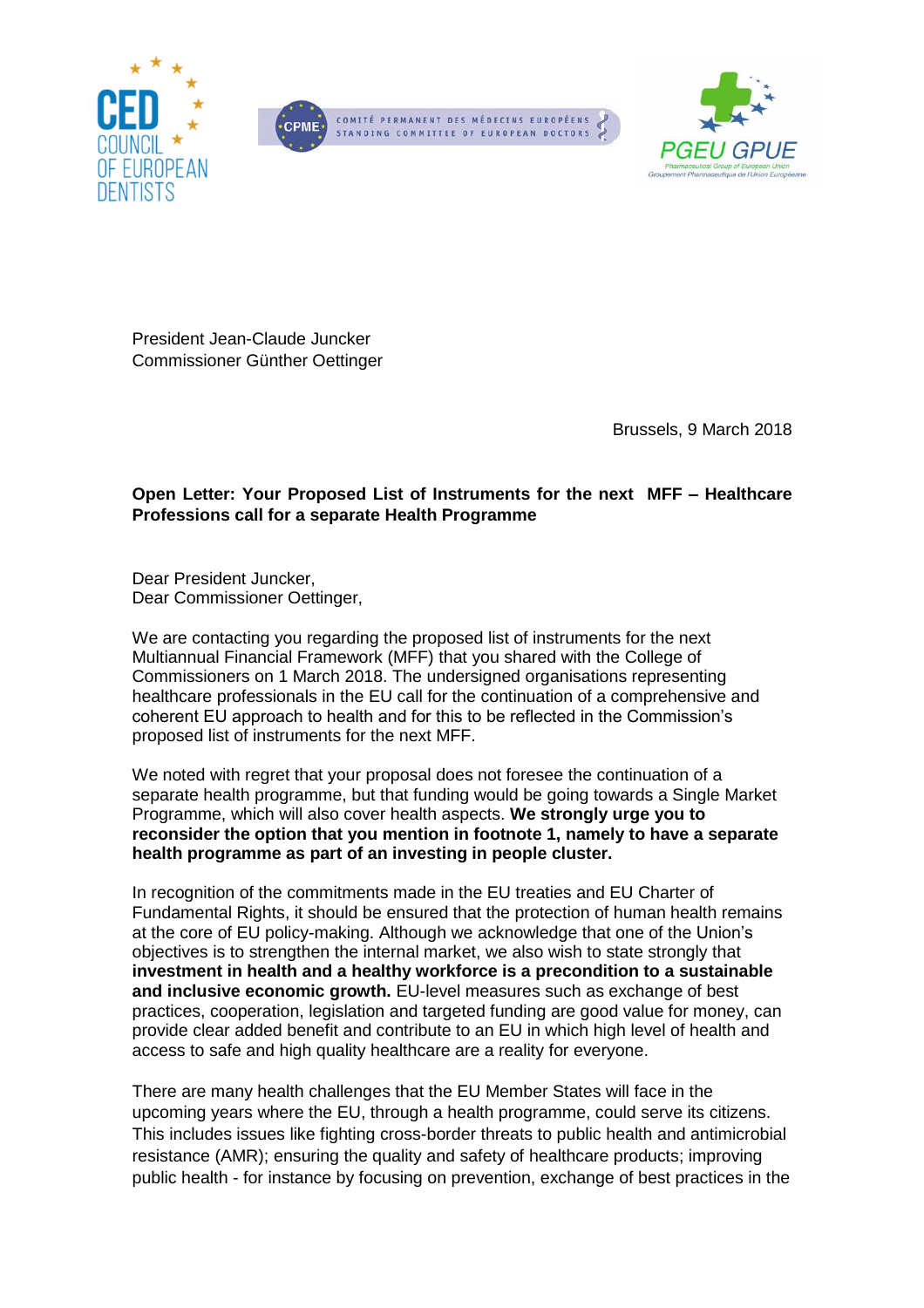





fields of patient safety, chronic disease management and planning and health workforce forecasting; and developing digital and cross-border exchange of expertise.

We are attaching a detailed problem statement to this letter that provides you with additional information on why a health programme is needed.

We remain at your disposal if you have any questions.

Yours sincerely,

*On behalf of the Council of European Dentists (CED) Standing Committee of European Doctors (CPME) Pharmaceutical Group of the European Union (PGEU)*

Marfave

*Dr Marco Landi Dr Jacques De Haller Jesus A.Santamaria CED President CPME President PGEU President*

cc: MEP Jan Olbrycht MEP Isabelle Thomas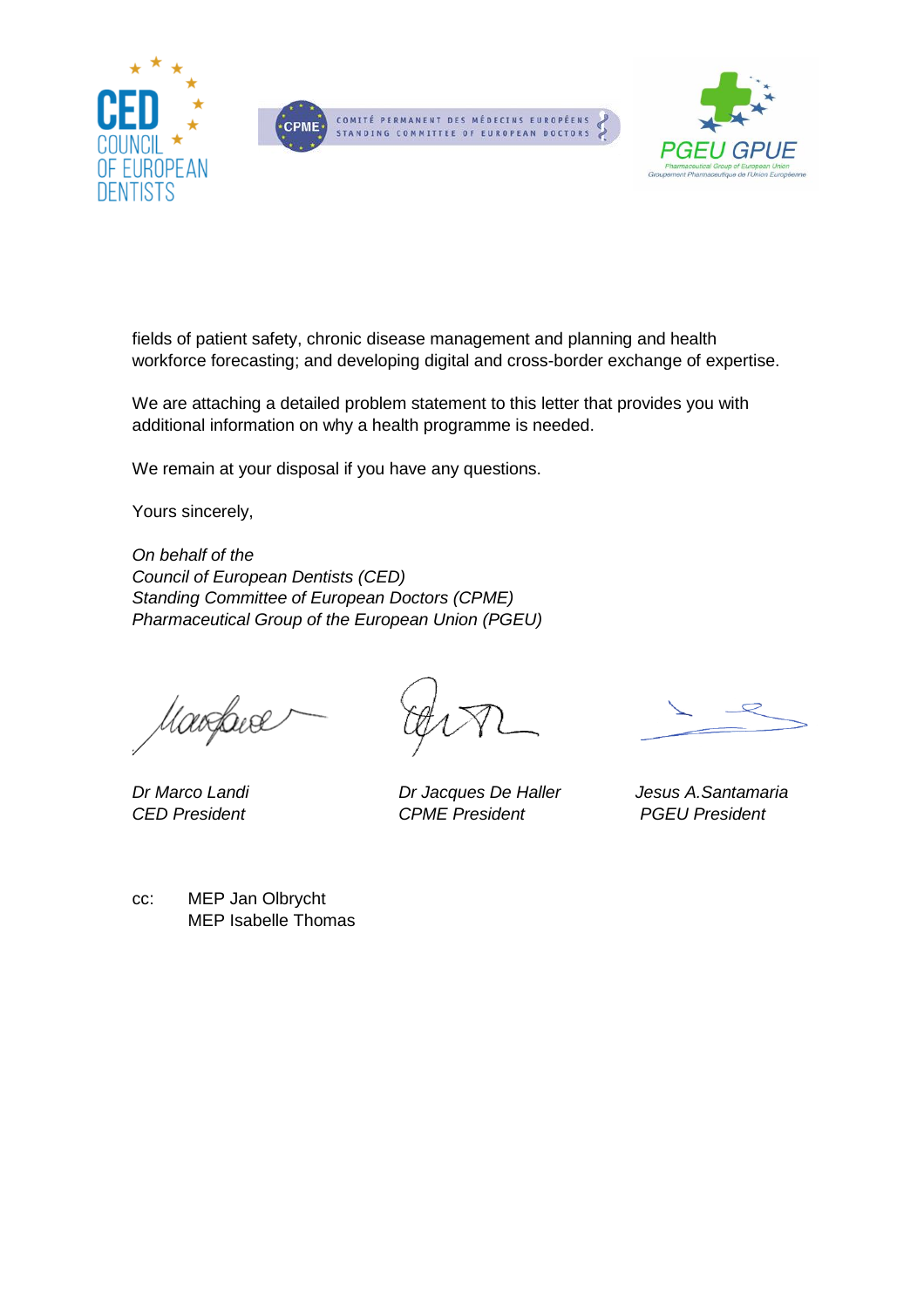





# **Problem statement on the future of health in the EU**

In the context of the ongoing discussions on the White Paper on the Future of Europe, the next Multi-Annual Financial Framework and the future of DG SANTE, the Council of European Dentists (CED), the Pharmaceutical Group of the European Union (PGEU) and the Standing Committee of European Doctors (CPME) call for the continuation of a comprehensive and coherent EU approach to health.

Echoing the call made by Members of the European Parliament, the three organisations urge Member States and the European Commission to maintain health policy on the EU agenda under the auspices of DG SANTE. In recognition of the commitments made in the EU treaties and EU Charter of Fundamental Rights, it should be ensured that the protection of human health remains at the core of EU policy-making. Health is a precondition for economic growth and only through sustained investment in health can the full potential of the single market be realised. EU-level measures such as exchange of best practices, cooperation, legislation and targeted funding are in this context good value for money, can provide clear added benefit and contribute to an EU in which high level of health and access to safe and high quality healthcare are a reality for everyone.

Reactions to a number of public health crises - such as the bovine spongiform encephalopathy and the tobacco-related morbidity and mortality - show the effectiveness and benefit of EU-level action coordinated by a specific directorate in charge of food and health security. Challenges such as antimicrobial resistance, lifestyle related conditions such as obesity, dental decay and health workforce shortages underline the necessity to maintain and enforce such cooperation at EU level to protect the health of European population and beyond.

In support of a strong EU health policy, the three organisations would like to draw attention to examples where a

- coherent EU approach to health has proven successful, and
- non-coherent EU approach to health has proven detrimental.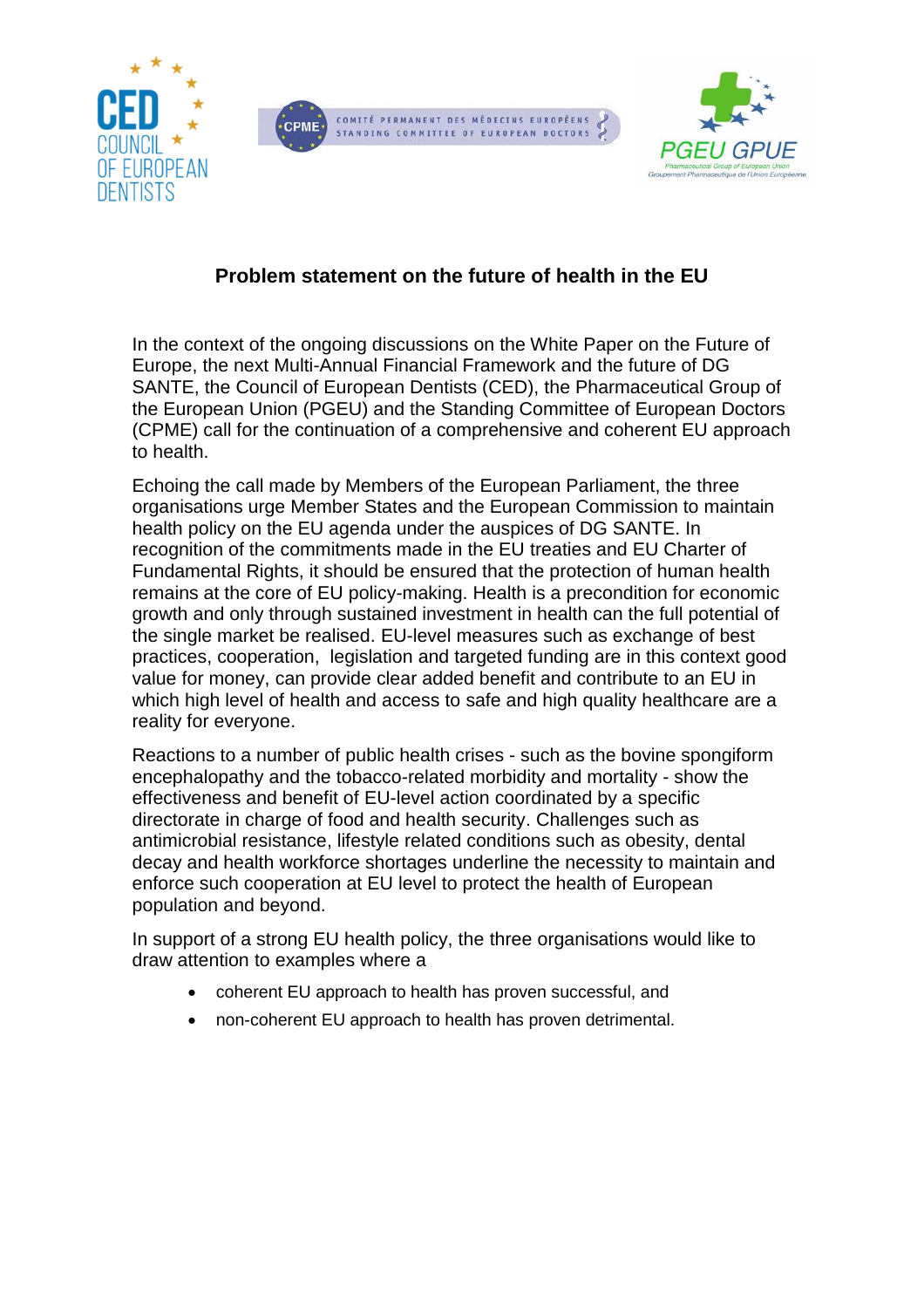





### **A. Coherent EU approach to health**

## **1. Fighting cross-border threats to public health and antimicrobial resistance**

Faced with increasing cross-border threats to public health, such as the spread of zoonotic diseases (e.g. Ebola and Zika virus), the effective protection of European citizens requires a Europe-wide cooperation. For instance, the European Commission set up the European Medical Corps, after the Ebola and Zika crises, to provide more rapid response to emergencies with health consequences and to increase the availability of doctors and medical equipment.

Antimicrobial resistance (AMR) could lead, by 2050, to 10 million deaths globally and have a major impact on our economy if no action is undertaken to tackle this issue<sup>1</sup>. The EU has a central role to play in this fight to help Member States in containing the spread of AMR. In this context, we would like to highlight the necessity to take actions and fully implement the recently adopted EU action plan on AMR. The European Antibiotic Awareness Day (EAAD) is one of the most successful public awareness campaigns in the EU and is widely supported by Member States and stakeholders. Its success was recently recognised by WHO, which chose to coincide the World Antimicrobial Awareness Week with the EU EAAD.

### **2. Ensuring the quality and safety of healthcare products**

The EU has also a clear mandate when it comes to defining high standards of quality and safety of organs, blood, tissues and cells but also of medicinal products, medical devices and food supplements. In recent years, the Commission undertook several important initiatives to strengthen the EU-wide pharmacovigilance system and to combat counterfeit medicines. The falsified medicines directive, which establishes the community logo certifying legal online retailers and the European medicines verification system will ultimately make EU the safest place to purchase medicines. The ongoing evaluation of the EU legislation on pharmaceuticals should help finding the right balance between the need for research and innovation and ensuring patient access to affordable medicines. There is not one EU member state which did not experience drug shortages over the past years. Reasons of drug shortages and possible solutions are multifaceted and also require coordination at EU level.

<sup>1</sup> <sup>1</sup> UK review on antimicrobial resistance – [O'Neill report](https://amr-review.org/sites/default/files/160525_Final%20paper_with%20cover.pdf) from May 2016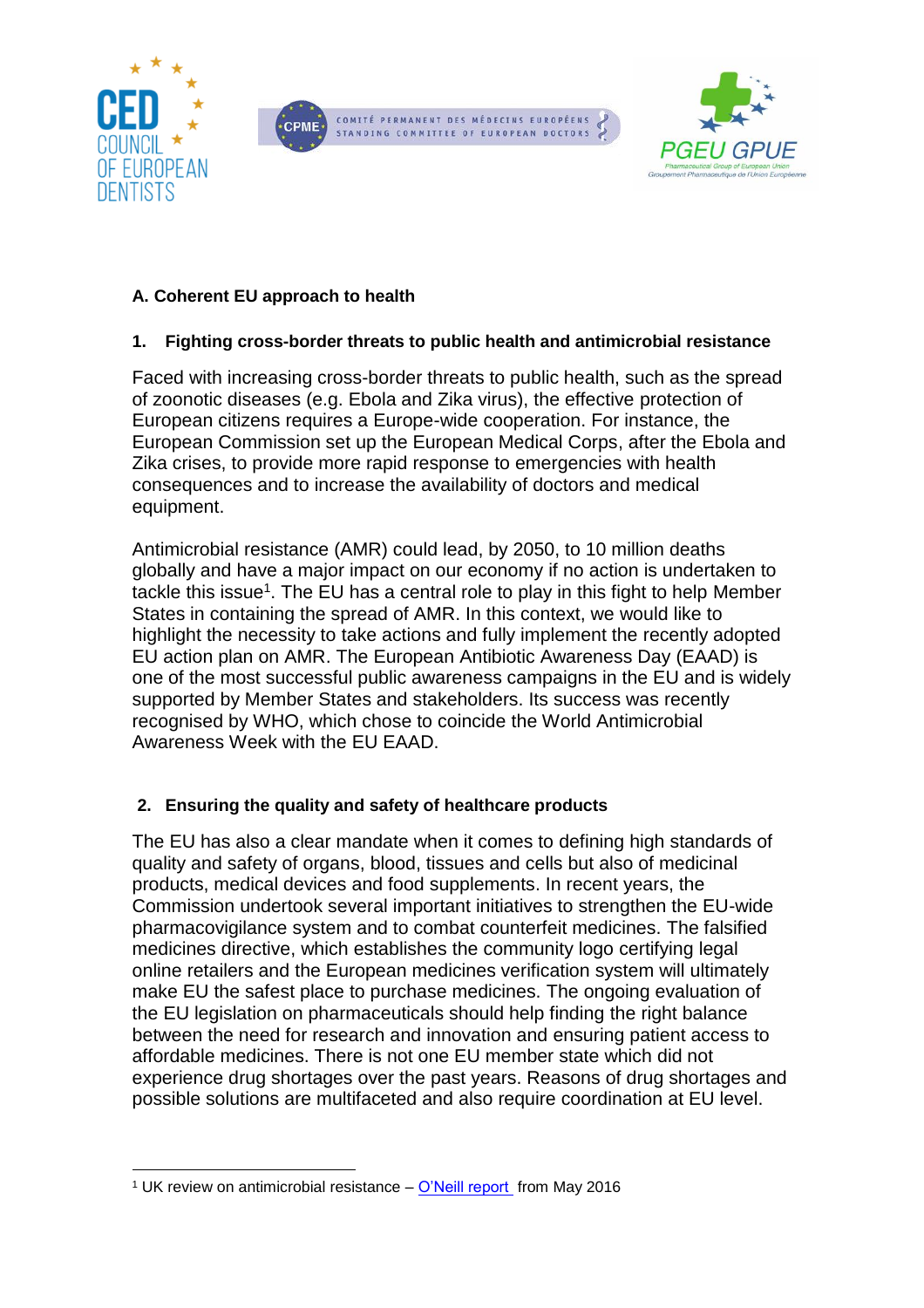





Legislation adopted at EU level might in some cases also have implications which by itself affects availability of medical devices and materials at national level and where European response would be warranted. EU Regulation on Mercury will in the next years result in a phase down of the use of dental amalgam; to prevent negative oral and general health impact in those countries that still rely on the use of dental amalgam to a significant degree, measures such as sharing of best practices by Member States no longer using amalgam, cooperation on oral health promotion, and EU funding for research on alternatives would be vastly beneficial.

### **3. Improving public health for the benefit of EU citizens**

Facing similar public health challenges, such as the ageing of the population, the rising incidence of chronic diseases and the increasing hesitancy towards vaccines, European countries benefit from exchange and collaboration at EU level. A directorate specialised in health as DG SANTE is best equipped to ensure a balance between public health necessities and economic interests.

The EU recognises that vaccination is one of the most cost-effective public health measures available. In this context, DG SANTE has defined vaccination as one of its top priorities and supports EU countries in maintaining or increasing rates of vaccination against vaccine-preventable diseases. It is also exploring how cooperation at EU level can increase vaccine coverage, address shortages and strengthen routine immunisation programmes.

To promote healthy lifestyles and tackle obesity trends and by extension related conditions such as dental caries and gum disease, the Commission leads a high-level group on nutrition and physical activity which seeks European solutions to obesity-related health issues. The group focuses especially on childhood obesity, sharing knowledge and good practices, as well as the coordination of national initiatives in key fields such as product reformulation. Moreover, the EU has taken various tobacco control measures in the form of legislation, recommendations and information campaigns. The Commission also coordinates the Committee on National Alcohol Policy and Action (CNAPA) which shares information, knowledge and good practice on reducing harmful alcohol consumption between Member States.

#### **4. Developing digital health and cross-border exchange of expertise**

While the fast digitalisation of our society has already transformed many sectors, numerous challenges still need to be overcome in the health sector. The lack of interoperability but also cybersecurity and privacy risks remain major barriers to data exchange. EU action can help tackling these challenges.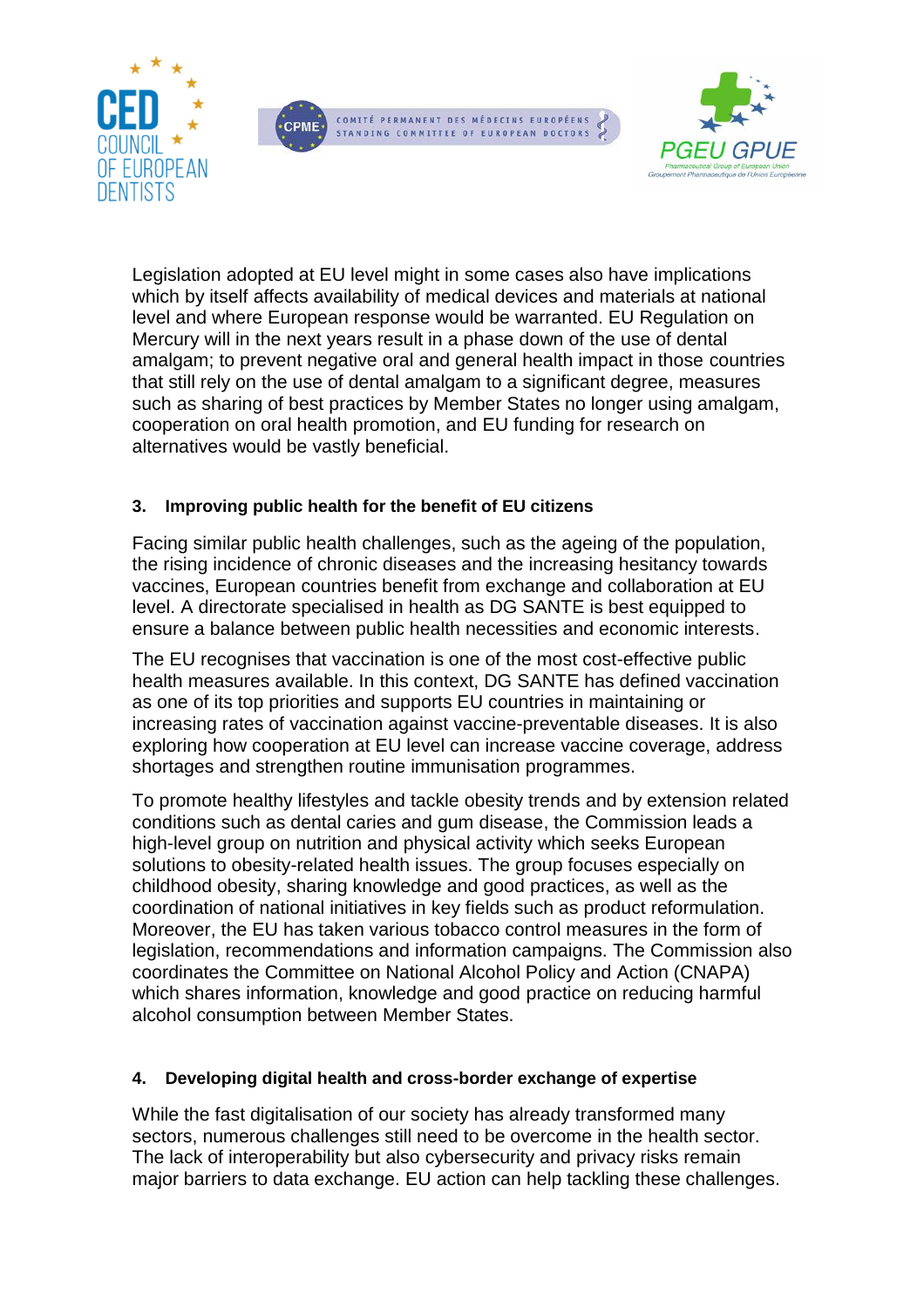





For instance, European Reference Networks (ERNs) will help bringing together highly specialised healthcare professionals from different Member States in specific areas of medical expertise. We expect that this initiative will facilitate access to diagnosis and delivery of high-quality healthcare for patients with rare diseases.

The Action Plan for EU Health Workforce implemented by DG SANTE has seen a series of activities which aim to improve the evidence base for policy-making and support effective collaboration between ministries of health and stakeholders. Health professions prepared a CPD mapping study and were actively involved in the Joint Action on Health Workforce Planning and Forecasting. To build on the outcomes of these activities and continue the cross-border exchange of good practice it is important to retain the topic and structures for cooperation on the DG SANTE agenda.

### **B. Non-coherent EU approach to health**

#### **1. Markets vs health policy**

In the EU, trends can be observed to introduce standards in healthcare services developed by industrial standardisation bodies, which have neither the necessary professional, ethical and technical competencies nor a public mandate to do so. Moreover they are likely to conflict with national regulatory frameworks. Applying a logic from industrial policy to healthcare services, leads to competing policy agendas with the protection of quality of care and patient safety being pitted against economic objectives of free market competition. Such an approach will not benefit patients.

Member States` regulatory frameworks for the health workforce are a crucial tool to protect patient safety and quality of care. The proposed Directive on a proportionality test before adoption of new regulation of professions however places a high burden of proof on Member States to provide evidence as to the suitability and proportionality of new professional regulation. Here too, the implementation of a policy agenda directed at completing the internal market for business services conflicts with the objectives and responsibilities of health policy.

The Commission's Communication "Upgrading the single market: more opportunities for people and business" announced a series of initiatives including the setting out of best practices for reducing operational restrictions in the Single Market. In this respect, it is worrying that effective public health measures such as restrictions of distribution channels of alcohol, tobacco and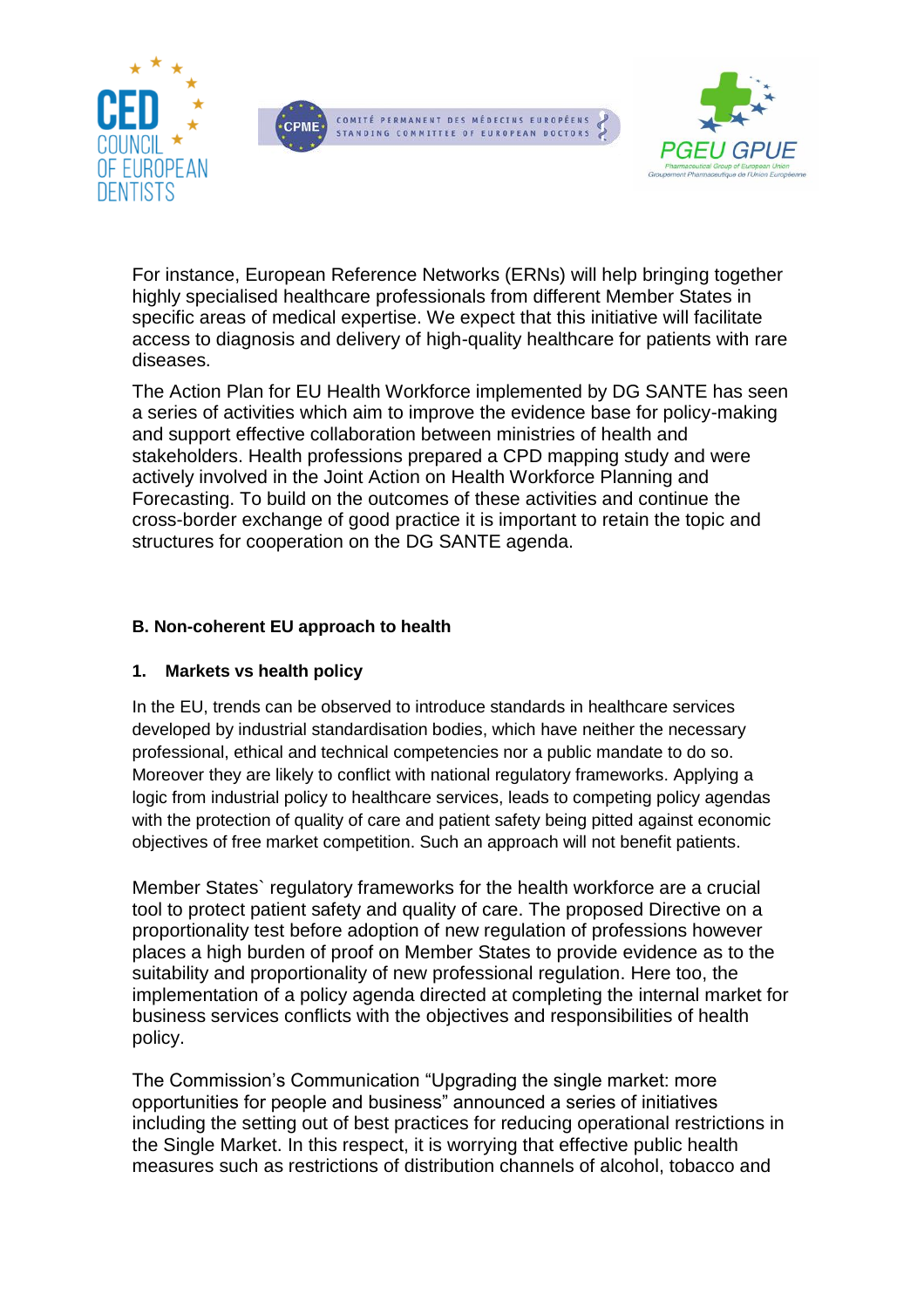





non-prescription medicines as well as taxation policies for alcohol, sugar and tobacco are considered as operational restrictions that negatively affect the retail sector. It appears that retailer competitiveness is preferred to public health objectives.

### **2. Misinterpreting health in all policies**

'Health in All Policies' is a cross-sectorial approach to public policies that systematically takes into account the health implications of all decisions. This approach aims at ensuring that health considerations are transparently taken into account in policy-making. It should also help avoiding that a range of political priorities takes systematically precedence over public health aspects.

The implementation of this concept implies maintaining and building on the expertise available within EU institutions and ensuring internal consultation processes but would not mean the spreading of health dossiers across the Commission. Such developments are likely to misinterpret health in all policies to the benefit of internal market considerations only.

#### **3. Giving up on patient safety**

The Council Conclusions on Patient Safety, 1 December 2014 invited Member States and the Commission to intensify efforts and improve strategies taking into account the work of the Patient Safety and Quality of Care Working Group. The European Commission decided to close the Patient Safety and Quality of Care Working Group thereby giving up a valuable and sustainable platform for the cross-border exchange of expertise on patient safety.

#### **\*\*\***

*The Pharmaceutical Group of the European Union (PGEU) is the association representing community pharmacists in 32 European countries. In Europe over 400.000 community pharmacists provide services throughout a network of more than 160.000 pharmacies, to an estimated 46 million European citizens daily. PGEU's objective is to promote the role of pharmacists as key players in healthcare systems throughout Europe and to ensure that the views of the pharmacy profession are taken into account in the EU decision-making process.*

*The Standing Committee of European Doctors (CPME) represents national medical associations across Europe. We are committed to contributing the medical profession's point of view to EU institutions and European policy-making through pro-active cooperation on a wide range of health and healthcare related issues.*